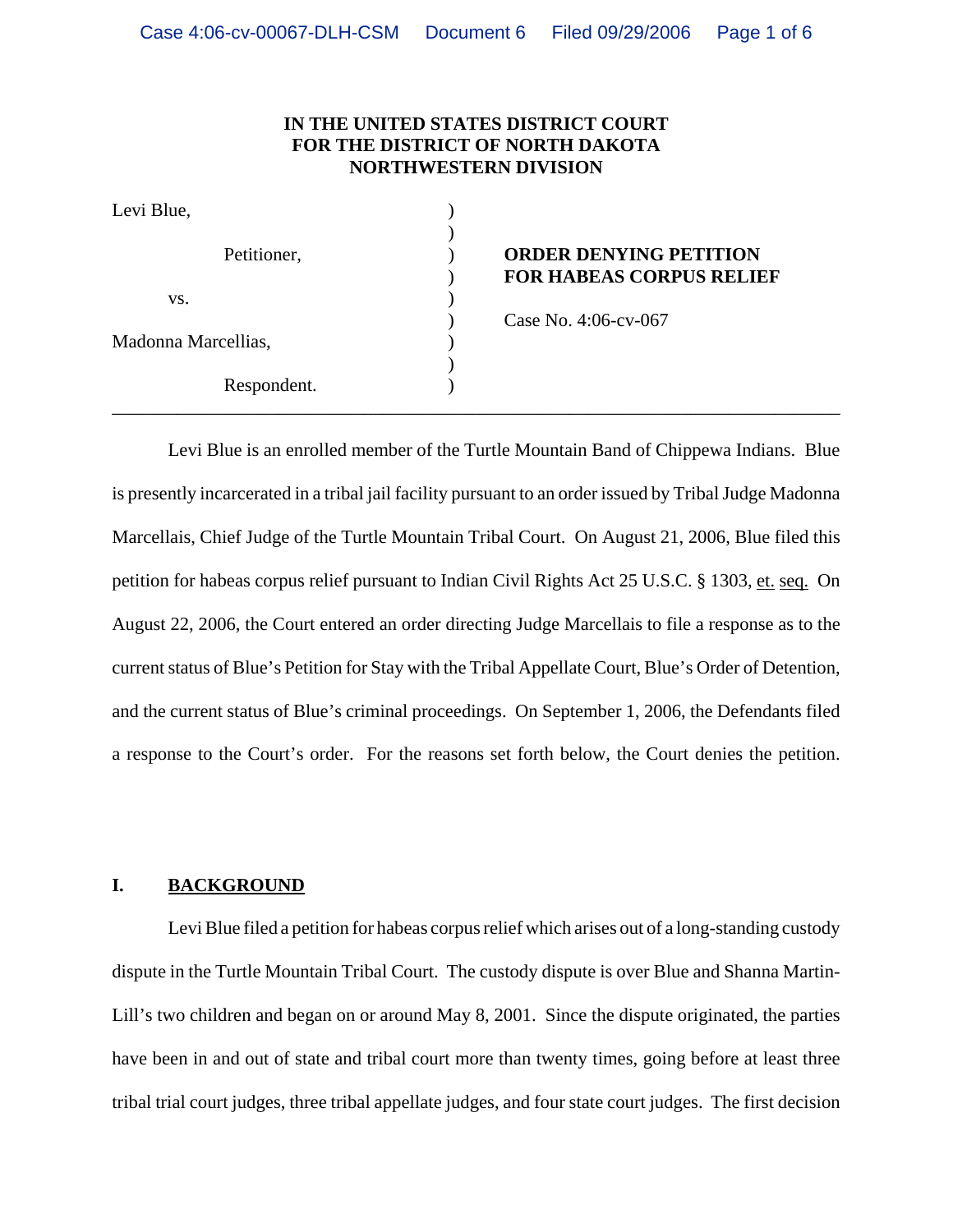of the Tribal Court awarded custody of both children to Blue and was signed by Turtle Mountain Tribal Juvenile Judge Victor J. Delong on June 8, 2001. See Order Granting Custody, filed June 8, 2001. The decision by Tribal Judge Delong was affirmed by the Turtle Mountain Appellate Court by an Order of Remand dated October 31, 2001. See Memorandum Decision and Order Dismissing Motion to Amend Judgment in Case 18-98-R-0227 and Reinstating Judgment in Case 18-01-C-1509, filed December 1, 2002 in Grand Forks County District Court.

 Blue filed the Turtle Mountain Custody Order and sought to enforce it, but Martin-Lill objected. Id. A hearing was then held before Judge Kleven in the North Dakota District Court for the Northeast Judicial District. On May 14, 2002, that court granted Blue custody and ordered Martin-Lill to produce the minor children. See Judgment, Civil No. 01-3206, filed May 14, 2002.

The numerous Tribal Court orders from May 2002 through March 2006 are contradictory and confusing at best. Some purport to award custody of both children to Blue and others purport to award custody of one child to each parent. For example, the Turtle Mountain Tribal Council passed a resolution (TMBC 2227-07-02) which vacated the Tribal Court Order by Judge Delong granting Blue custody. See Memorandum Decision and Order Dismissing Motion to Amend Judgment in Case 18-98-R-0227 and Reinstating Judgment in Case 18-01-C-1509, filed on December 1, 2002 in Grand Forks County District Court. Based on that resolution, Judge Kleven vacated her judgment. Then the Turtle Mountain Tribal Council passed another resolution (TMBC 2227R-08-02) rescinding TMBC 2227-07-02. Following the rescission of TMBC 2227-07-02, Martin-Lill again sought relief in North Dakota state court alleging fraud and deceit and seeking to have the custody judgment dismissed. In a memorandum decision, Judge Medd reinstated Judge Kleven's judgment awarding custody to Blue and instructed Martin-Lill that the proper avenue to pursue relief of her claim is through the Tribal Appeals Board.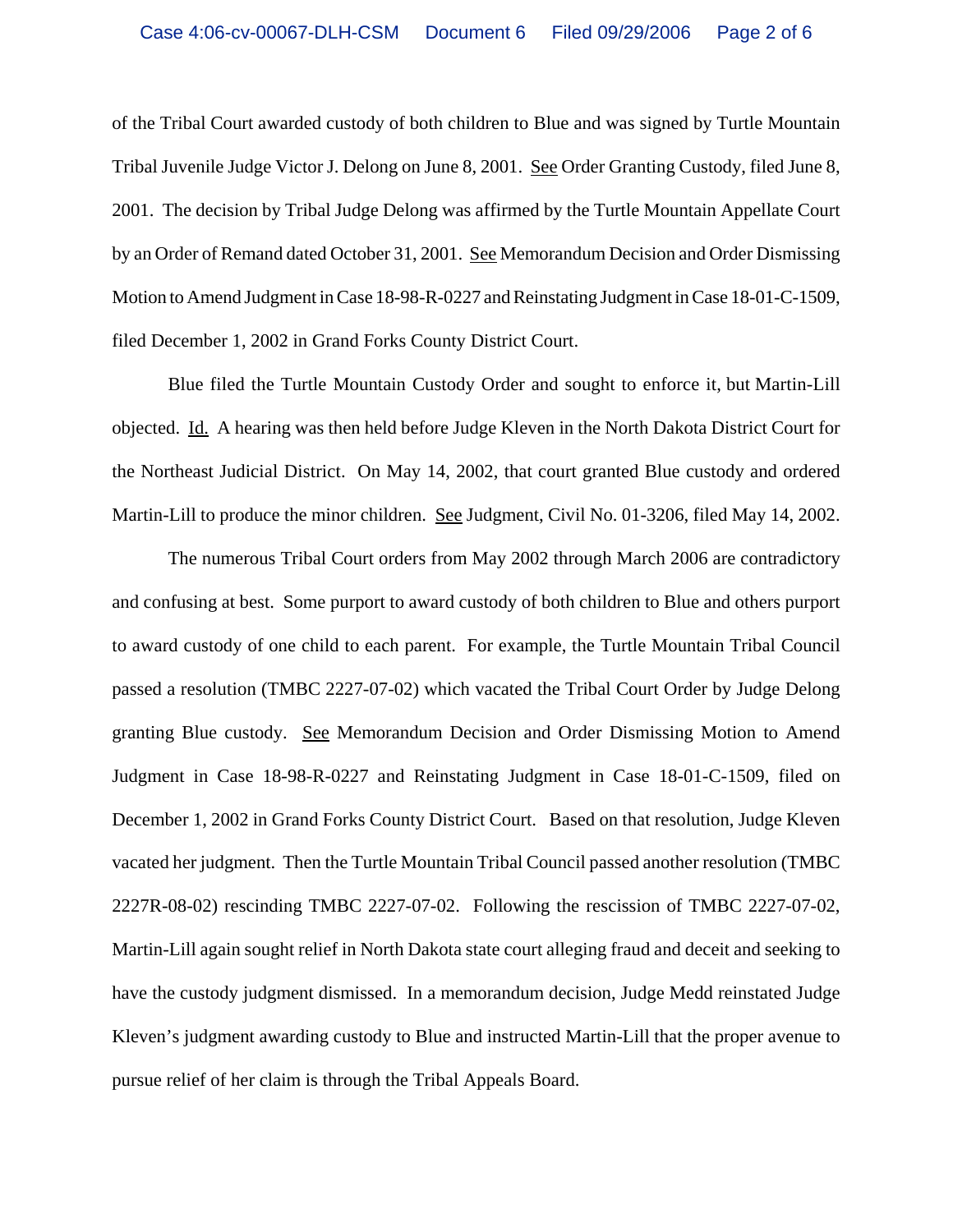On September 29, 2005, Tribal Judge Marcellais ordered that Blue have sole custody of his son and Martin-Lill have sole custody of their daughter. See Order JV-01-3206 filed on September 29, 2005 in the Turtle Mountain Tribal Court Juvenile Division. However, by an order also dated September 29, 2005, Tribal Judge DeLong awarded full custody of both children to Blue. See Order, Civil No. 01-3206 filed on September 30, 2005. A third order dated September 29, 2005, required Blue to surrender his daughter over to Martin-Lill's custody and was signed by Judge McLees of the North Dakota district court for the Northwest Judicial District. See Order, Case No. 51-05-C-01391, State of North Dakota District Court, Northwest Judicial District. This order was vacated the same day after Judge McLees discovered that the Tribal Court had awarded custody of both children to Blue.

This matter again went before the Turtle Mountain Tribal Court on January 25, 2006, but shortly after the hearings started, a recess was taken for the parties to negotiate an acceptable agreement. See Order for Second Amended Judgment and Second Amended Judgment, TMTC Civil No. JV-01-3206, filed August 15, 2006. The parties agreed that Blue would retain custody of his son, but would turn over his daughter to Martin-Lill at an agreed-upon time and place. The Tribal Court issued an order for judgment reflecting that agreement on January 30, 2006. The Tribal Court order of January 30, 2006 states that failure to comply "shall be considered contempt of court." The judgment of January 30, 2006, was appealed to the Turtle Mountain Court of Appeals and was affirmed on July 31, 2006. However, the appellate court remanded the matter to the Tribal Court for a custody hearing to determine whether the order of January 30, 2006, should be modified to serve the best interests of the children.

After the hearing on January 25, 2006, Blue allegedly withdrew both children from school and took them into hiding. At some point thereafter, a contempt of court warrant was issued for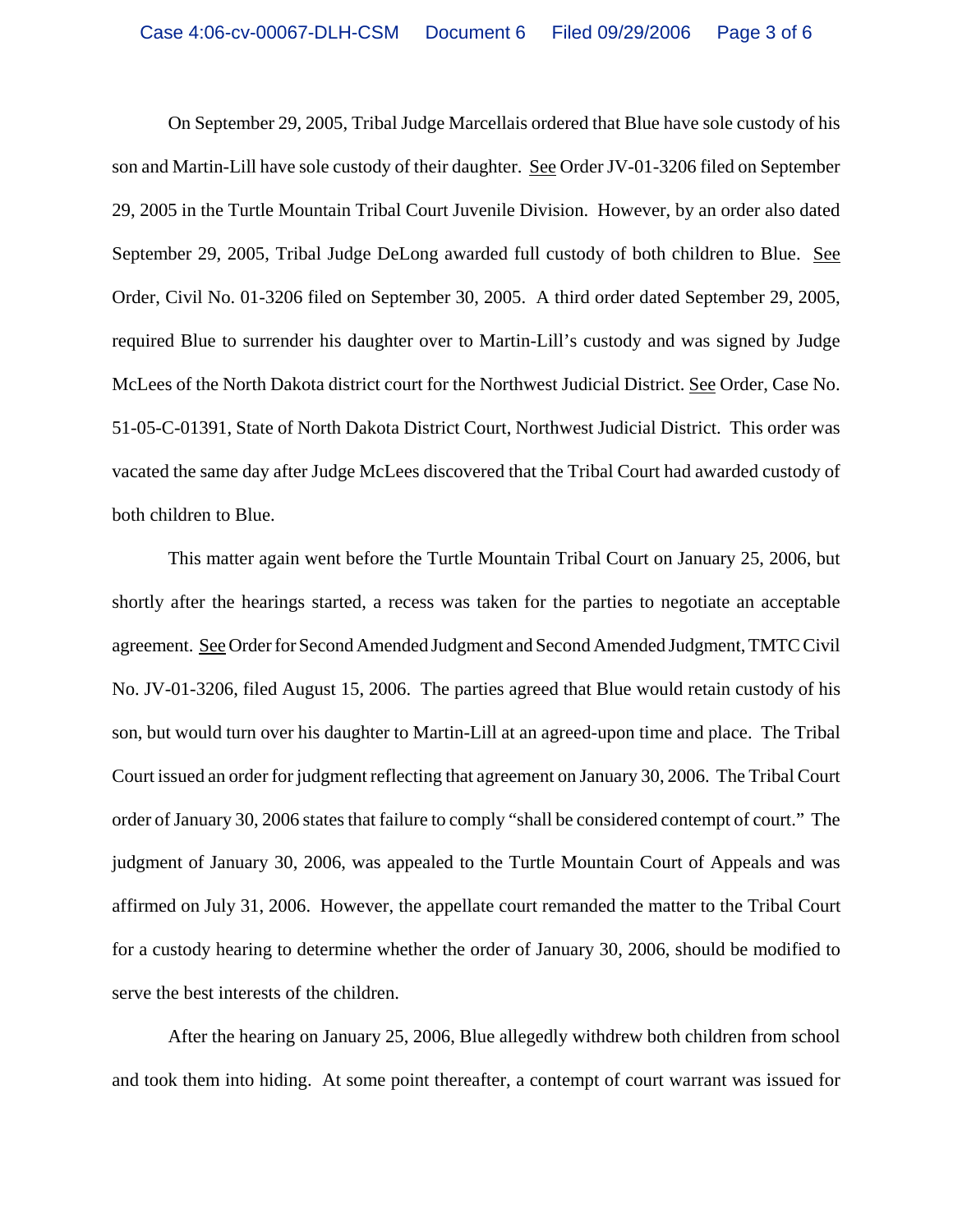Blue. On March 17, 2006, Blue submitted a petition for stay of judgment pending appeal and withdrawal of his contempt of court warrant. That petition was denied.

On or about August 2, 2006, Blue was served with notice to appear for a custody review hearing to be held before the Tribal Court on August 9, 2006. Blue failed to appear and a second contempt of court warrant was issued. See Docket No. 1-1. On August 15, 2006, Blue was arrested and incarcerated on two civil contempt or court warrants as well as on a charge of abduction by a parent. See Docket No. 5-1. Blue was arraigned on the abduction charge on August 17, 2006, and has a pretrial hearing set for October 20, 2006.

Blue asserts that he has exhausted all remedies available to him in tribal court. See Docket No. 1-1. However, on August 11, 2006, Blue filed a Petition for Stay with the Turtle Mountain Tribal Court of Appeals requesting that the court of appeals vacate the contempt of court warrants. As of the date of this order, the Petition for Stay has not been granted nor denied by the Tribal Court of Appeals. See Docket No. 5-1.

#### **II. LEGAL DISCUSSION**

The Indian Civil Rights Act provides: "The privilege of the writ of habeas corpus shall be available to any person in a court of the United States to test the legality of his detention by order of an Indian tribe." 25 U.S.C. § 1303. The Eighth Circuit has held that "as a matter of comity . . . tribal remedies must ordinarily be exhausted before a claim is asserted in federal court under the Indian Civil Rights Act; however, the requirement is not an inflexible one." Necklace v. Tribal Court of Three Affiliated Tribes, 554 F.2d 845, 846 (8th Cir. 1977) (citing Rosebud Sioux Tribe of South Dakota v. Driving Hawk, 534 F.2d 98, 101 (8th Cir. 1976); Janis v. Wilson, 521 F.2d 724,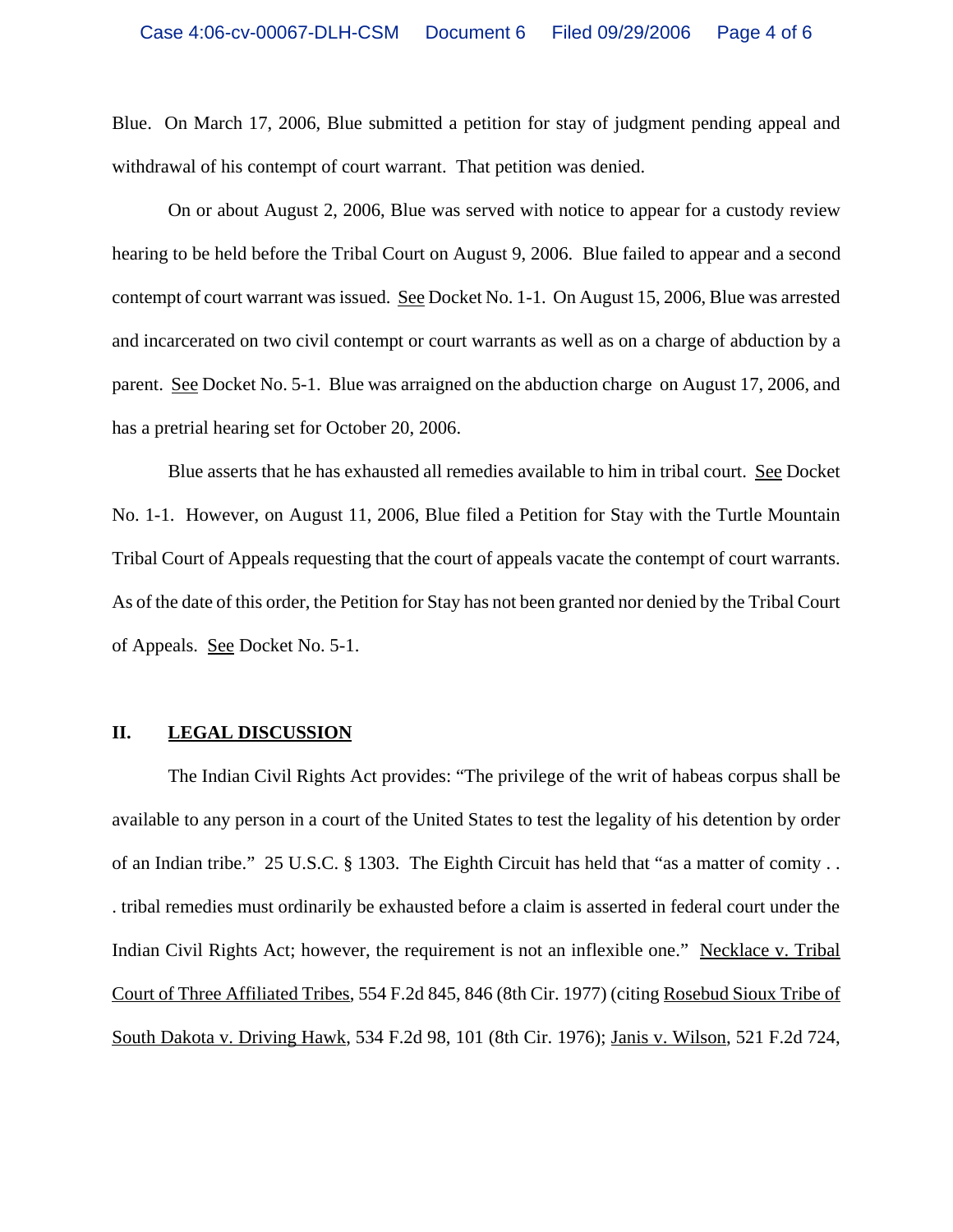726-27 (8th Cir. 1975); O'Neal v. Cheyenne River Sioux Tribe, 482 F.2d 1140, 1144-48 (8th Cir. 1973)).

The rationale behind tribal exhaustion is "that Congress is committed to a policy of supporting tribal self-government and self-determination." National Farmers Union Ins. Cos. v. Crow Tribe of Indians, 471 U.S. 845, 856 (1985). "Tribal courts play a vital role in tribal selfgovernment, and the Federal Government has consistently encouraged their development." Duncan Energy Co. v. Three Affiliated Tribes of Fort Berthold Reservation, 27 F.3d 1294, 1299 (8th Cir. 1994) (citing Iowa Mutual Ins. Co. v. LaPlante, 480 U.S. 9, 14 (1987)). As such, Levi Blue is required to exhaust his tribal remedies before seeking review from this Court by way of a habeas corpus petition filed pursuant to the Indian Civil Rights Act. Because Blue has a petition for stay pending with the Tribal Court of Appeals, his tribal remedies have not been exhausted and review by this Court is improper.

With respect to Blue's abduction charge, it is well-established that federal courts are generally reluctant to entertain pretrial habeas corpus petitions. See Harpster v. State of Ohio, 128 F.3d 322 (6th Cir. 1997); Carden v. State of Mont., 626 F.2d 82 (9th Cir. 1980); Benson v. Superior Court Dept. Of Trial Court of Mass., 663 F.2d 355 (1st Cir. 1981); Neville v. Cavanagh, 611 F.2d 673 (7th Cir. 1979); Moore v. DeYoung, 515 F.2d 437 (3d Cir. 1975); Drury v. Cox, 457 F.2d 764 (9th Cir. 1972). Most courts require the petitioner to show that "special circumstances" exist which warrant federal intervention prior to trial. See Carden v. Montana, 626 F.2d 82, 83 (9th Cir. 1980). Blue has failed to make such a showing, and his upcoming pretrial conference makes clear that his trial on the abduction charge has yet to occur.